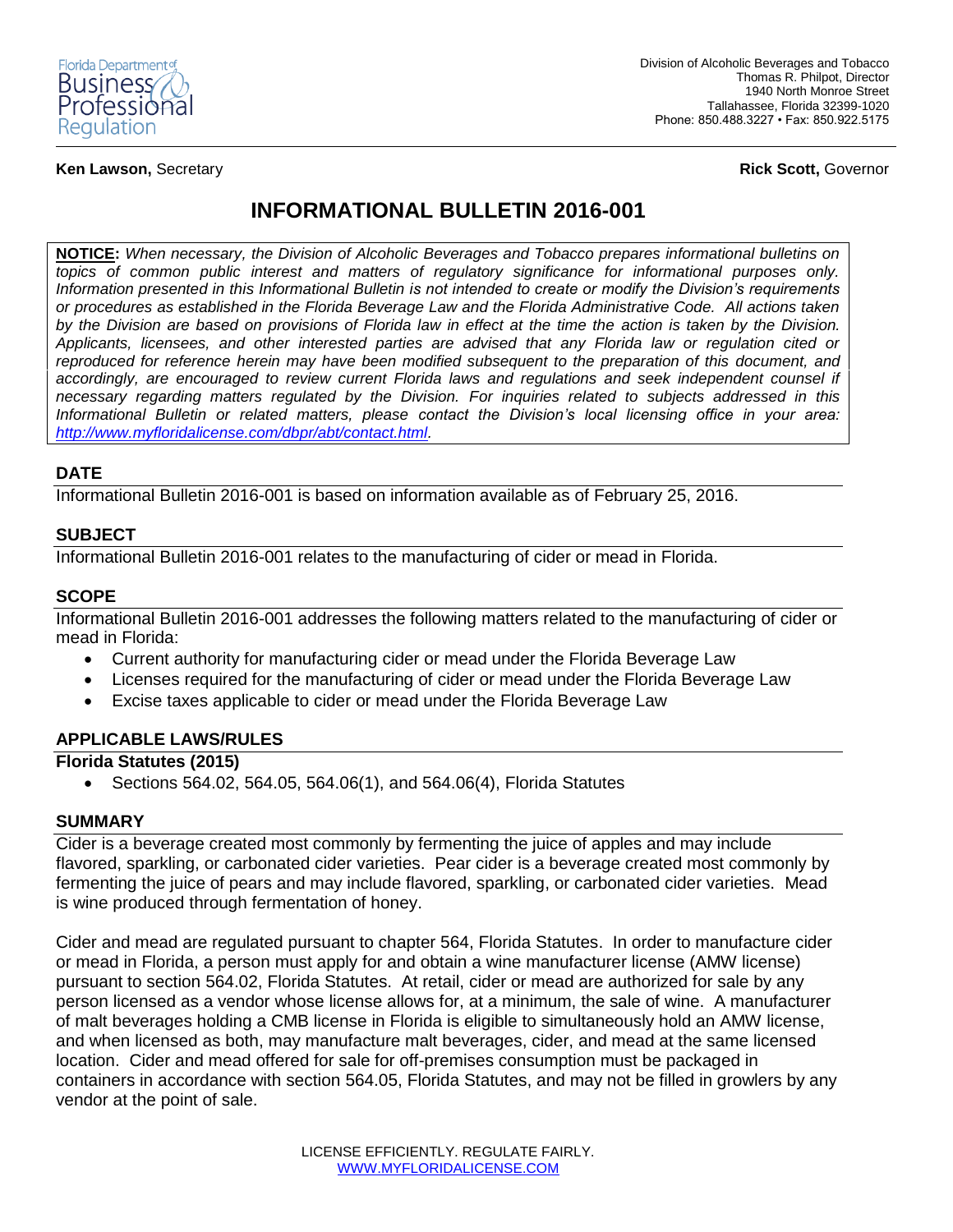### **FREQUENTLY ASKED QUESTIONS**

**1. What type of alcoholic beverage is cider or mead considered under Florida's Beverage Law?**

Both beverages are categorized as wine under the Florida Beverage Law. However, the beverages are taxed at separate rates as outlined in question 5 below.

**2. Which license type is needed to manufacture cider or mead in Florida?**

In order to manufacture cider or mead, a person must apply for and obtain from the Division a wine manufacturer license, or AMW license, pursuant to section 564.02, Florida Statutes.

**3. Can a CMB license (manufacturer of malt beverages) also manufacture cider or mead under the CMB license?**

No, a CMB license is issued only to a manufacturer engaged in the business of brewing only malt beverages. An AMW license is required to manufacture cider or mead. A CMB licensee may obtain and simultaneously operate an AMW license for the production of cider or mead at the same location as malt beverages are produced under the CMB license.

#### **4. Which types of vendor licenses are allowed to sell cider or mead?**

Cider or mead may be sold by any vendor license which permits the sale of wine. Commonly, these licenses include:

2APS 2COP SR SRX SRX Caterer **Special Hotel** Special Hospital **Special Horse Breeders** Special Bowling Alley Special Boats Special Airport **Special Civic Center** Special County Commissioner Special Act

3APS, 3BPS, 3CPS, 3DPS, 3PS 4COP, 5COP, 6COP, 7COP, 8COP

**5. Is alcoholic beverage excise tax applicable to cider or mead? What is the excise rate applicable to cider or mead?**

Section 564.06(4), Florida Statutes, establishes the excise tax rate for cider. Ciders containing not less than one-half of 1 percent of alcohol by volume and not more than 7 percent of alcohol by volume are taxed at \$0.89 per gallon.

Pear cider and mead are subject to the standard wine excise tax in section 564.06(1), Florida Statutes, which is \$2.25 per gallon. Any pear cider which is derived, in part, from an apple ingredient is subject to the excise tax of \$0.89 per gallon in section 564.06(4), Florida Statutes.

**6. Which licensees are responsible for reporting and remitting excise taxes due on cider or mead in Florida? How is the applicable excise tax reported and remitted by the licensee?** Manufacturers, under certain circumstances, and distributors are responsible for remitting excise taxes on these beverages pursuant to section 561.50, Florida Statutes. The excise tax is computed from the records of the manufacturer or distributor. The records and the amount computed must be remitted to the Division by the 10th day of each calendar month**.**